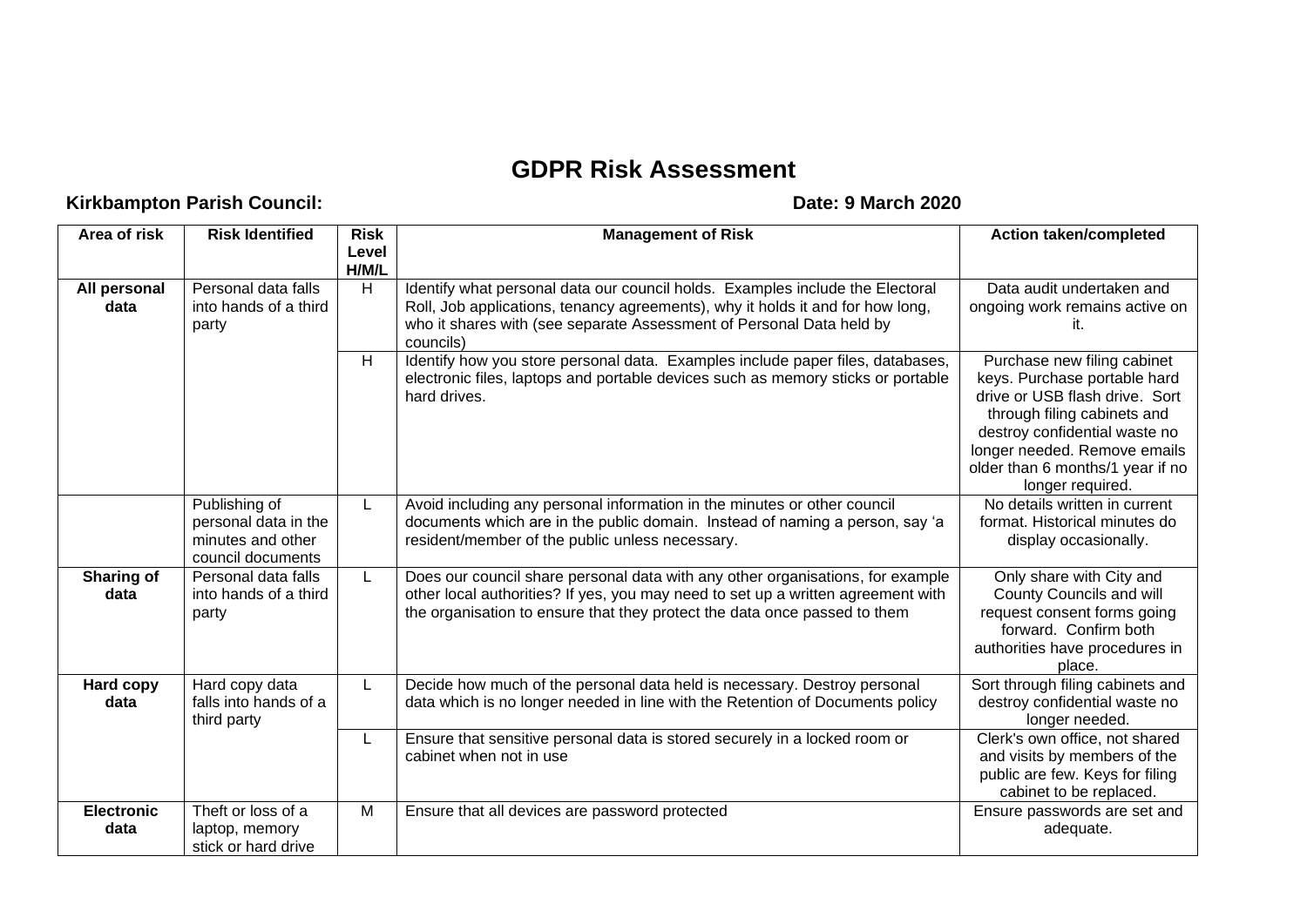|                                 | containing personal<br>data                                         |   |                                                                                                                                                                                                       |                                                                                                                        |
|---------------------------------|---------------------------------------------------------------------|---|-------------------------------------------------------------------------------------------------------------------------------------------------------------------------------------------------------|------------------------------------------------------------------------------------------------------------------------|
|                                 |                                                                     | M | Make all councillors aware of the risk of theft or loss of devices and the need to<br>take sensible measures to protect them from loss or theft                                                       | Obtain signed confirmation of<br>"checklist" from all members                                                          |
|                                 |                                                                     |   | Carry out regular back-ups of council data                                                                                                                                                            | Data backed up on dropbox<br>cloud. Purchase external<br>portable hard drive for weekly<br>backups as a precaution.    |
|                                 |                                                                     | L | Ensure safe disposal of IT equipment and printers at the end of their life                                                                                                                            | Clerk to ensure safe disposal<br>after cleaning system.                                                                |
|                                 |                                                                     |   | Ensure all new IT equipment has all security measures installed before use                                                                                                                            | Use reputable supplier                                                                                                 |
| <b>Email security</b>           | Unauthorised<br>access to council<br>emails                         | L | Ensure that email accounts are password protected and that the passwords are<br>not shared or displayed publically                                                                                    | Safe passwords currently used<br>and only known by Clerk (with<br>signed copy to be stored at<br>Chairman's residence) |
|                                 |                                                                     | M | Set up separate parish council email addresses for employees and councillors<br>(recommended)                                                                                                         | Obtain signed confirmation of<br>"checklist" from all members<br>recommending this action                              |
|                                 |                                                                     |   | Use blind copy (bcc) to send group emails to people outside the council                                                                                                                               | To implement                                                                                                           |
|                                 |                                                                     | M | Use encryption for emails that contain personal information                                                                                                                                           | To investigate                                                                                                         |
|                                 |                                                                     | L | Use cut and paste into a new email to remove the IP address from the header                                                                                                                           | To implement                                                                                                           |
|                                 |                                                                     | L | Do not forward on emails from members of the public. If necessary copy and<br>paste information into a new email with personal information removed.                                                   | To implement                                                                                                           |
|                                 |                                                                     | H | Delete emails from members of public when query has been dealt with and<br>there is no need to keep it                                                                                                | Time constraints limit. Also,<br>when does the need pass?                                                              |
| General<br>internet<br>security | Unauthorised<br>access to council<br>computers and files            | M | Ensure that all computers (including councillors) are password protected and<br>that the passwords are not shared or displayed publically                                                             | Obtain signed confirmation of<br>"checklist" from all members<br>recommending this action                              |
|                                 |                                                                     | H | Ensure that all computers (including councillors) have up-to-date anti-virus<br>software, firewalls and file encryption is installed.                                                                 | Obtain signed confirmation of<br>"checklist" from all members                                                          |
|                                 |                                                                     | M | Ensure that the operating system on all computers is up-to-date and that<br>updates are installed regularly                                                                                           |                                                                                                                        |
|                                 |                                                                     | H | Password protect personal and sensitive information folders and databases.<br>Ensure that shared drives do not provide unauthorised access to HR and other<br>records containing personal information | To implement                                                                                                           |
| Website                         | Personal                                                            | L | Ensure that you have the written consent of the individual including parental                                                                                                                         | Rarely an issue                                                                                                        |
| security                        | information or<br>photographs of<br>individuals<br>published on the |   | consent if the subject is 17 or under)<br>Ensure you have a Vetting and Barring Policy                                                                                                                | No policy - investigate                                                                                                |